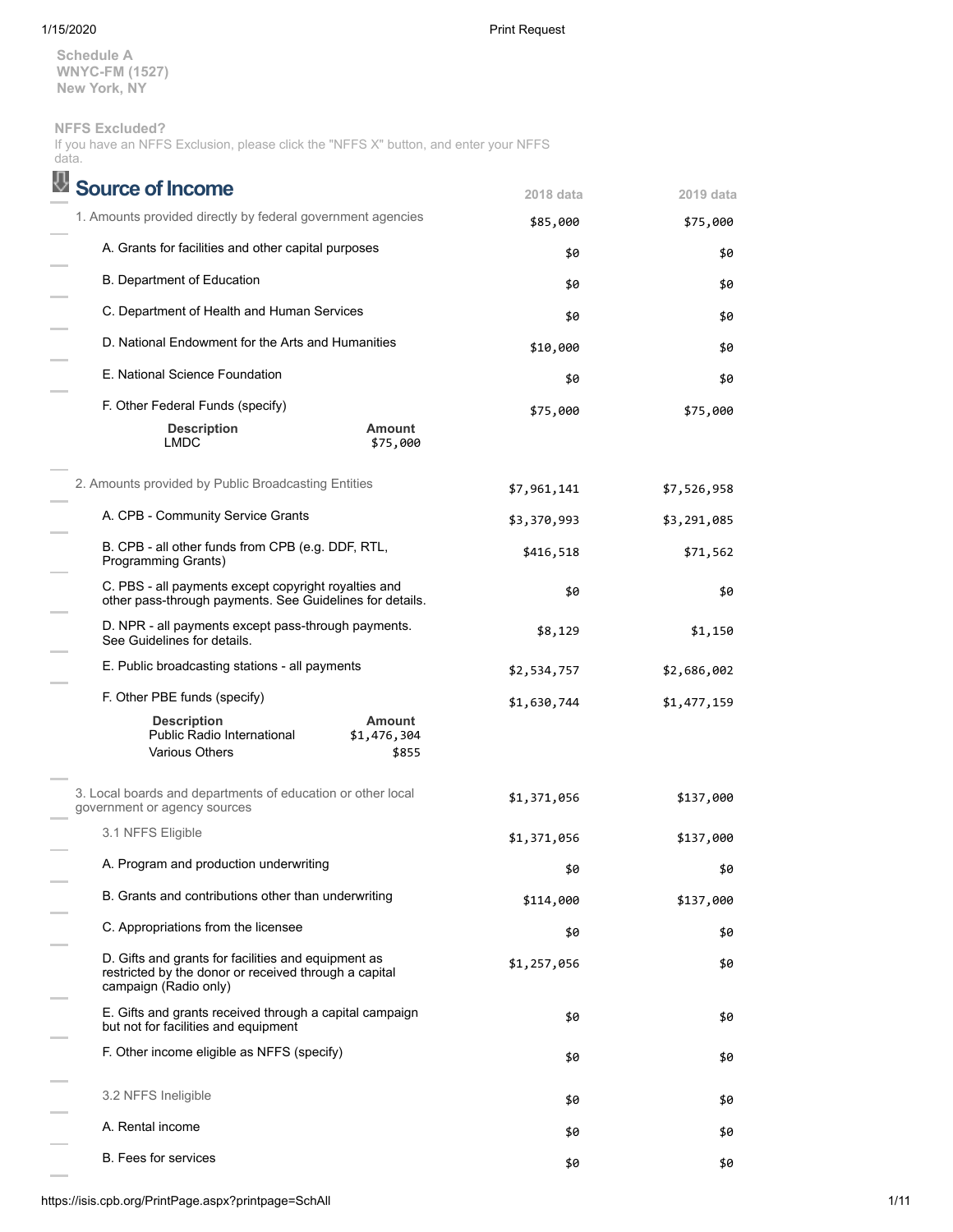| 1/15/2020 |                                                                                                                                       | <b>Print Request</b> |           |  |  |
|-----------|---------------------------------------------------------------------------------------------------------------------------------------|----------------------|-----------|--|--|
|           | C. Licensing fees (not royalties – see instructions for Line<br>15)                                                                   | \$0                  | \$0       |  |  |
|           | D. Gifts and grants for facilities and equipment as<br>restricted by the donor or received through a capital<br>campaign (TV only)    | \$0                  | \$0       |  |  |
|           | E. Other income ineligible for NFFS inclusion                                                                                         | \$0                  | \$0       |  |  |
|           | 4. State boards and departments of education or other state<br>government or agency sources                                           | \$116,943            | \$366,942 |  |  |
|           | 4.1 NFFS Eligible                                                                                                                     | \$116,943            | \$366,942 |  |  |
|           | A. Program and production underwriting                                                                                                | \$0                  | \$0       |  |  |
|           | B. Grants and contributions other than underwriting                                                                                   | \$116,943            | \$116,942 |  |  |
|           | C. Appropriations from the licensee                                                                                                   | \$0                  | \$0       |  |  |
|           | D. Gifts and grants for facilities and equipment as<br>restricted by the donor or received through a capital<br>campaign (Radio only) | \$0                  | \$250,000 |  |  |
|           | E. Gifts and grants received through a capital campaign<br>but not for facilities and equipment                                       | \$0                  | \$0       |  |  |
|           | F. Other income eligible as NFFS (specify)                                                                                            | \$0                  | \$0       |  |  |
|           | 4.2 NFFS Ineligible                                                                                                                   | \$0                  | \$0       |  |  |
|           | A. Rental income                                                                                                                      | \$0                  | \$0       |  |  |
|           | <b>B.</b> Fees for services                                                                                                           | \$0                  | \$0       |  |  |
|           | C. Licensing fees (not royalties – see instructions for Line<br>15)                                                                   | \$0                  | \$0       |  |  |
|           | D. Gifts and grants for facilities and equipment as<br>restricted by the donor or received through a capital<br>campaign (TV only)    | \$0                  | \$0       |  |  |
|           | E. Other income ineligible for NFFS inclusion                                                                                         | \$0                  | \$0       |  |  |
|           | 5. State colleges and universities                                                                                                    | \$0                  | \$0       |  |  |
|           | 5.1 NFFS Eligible                                                                                                                     | \$0                  | \$0       |  |  |
|           | A. Program and production underwriting                                                                                                | \$0                  | \$0       |  |  |
|           | B. Grants and contributions other than underwriting                                                                                   | \$0                  | \$0       |  |  |
|           | C. Appropriations from the licensee                                                                                                   | \$0                  | \$0       |  |  |
|           | D. Gifts and grants for facilities and equipment as<br>restricted by the donor or received through a capital<br>campaign (Radio only) | \$0                  | \$0       |  |  |
|           | E. Gifts and grants received through a capital campaign<br>but not for facilities and equipment                                       | \$0                  | \$0       |  |  |
|           | F. Other income eligible as NFFS (specify)                                                                                            | \$0                  | \$0       |  |  |
|           | 5.2 NFFS Ineligible                                                                                                                   | \$0                  | \$0       |  |  |
|           | A. Rental income                                                                                                                      | \$0                  | \$0       |  |  |
|           | <b>B.</b> Fees for services                                                                                                           | \$0                  | \$0       |  |  |
|           | C. Licensing fees (not royalties – see instructions for Line<br>15)                                                                   | \$0                  | \$0       |  |  |
|           | D. Gifts and grants for facilities and equipment as<br>restricted by the donor or received through a capital<br>campaign (TV only)    | \$0                  | \$0       |  |  |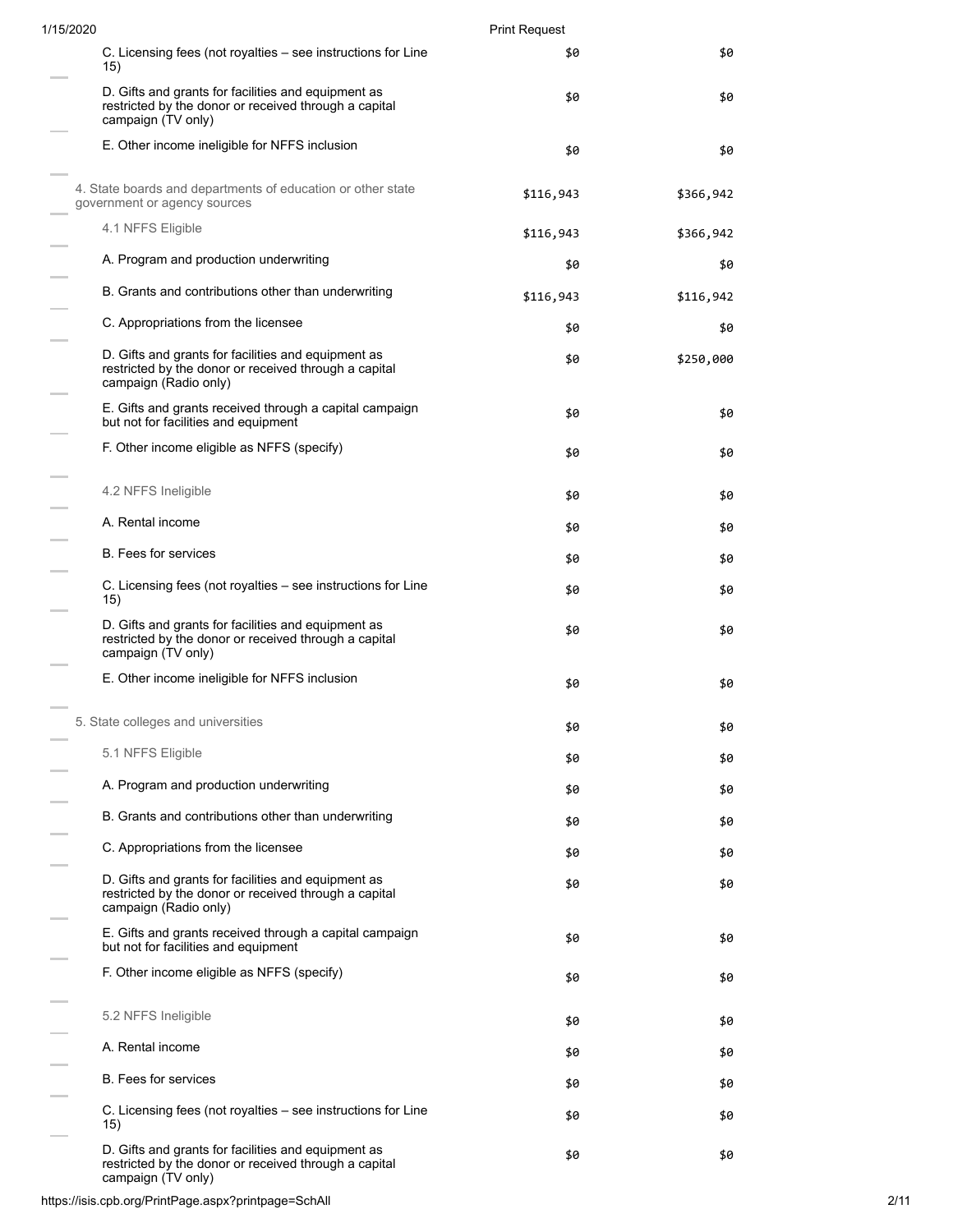| E. Other income ineligible for NFFS inclusion                                                                                         | \$0         | \$0          |
|---------------------------------------------------------------------------------------------------------------------------------------|-------------|--------------|
| 6. Other state-supported colleges and universities                                                                                    | \$0         | \$0          |
| 6.1 NFFS Eligible                                                                                                                     | \$0         | \$0          |
| A. Program and production underwriting                                                                                                | \$0         | \$0          |
| B. Grants and contributions other than underwriting                                                                                   | \$0         | \$0          |
| C. Appropriations from the licensee                                                                                                   | \$0         | \$0          |
| D. Gifts and grants for facilities and equipment as<br>restricted by the donor or received through a capital<br>campaign (Radio only) | \$0         | \$0          |
| E. Gifts and grants received through a capital campaign<br>but not for facilities and equipment                                       | \$0         | \$0          |
| F. Other income eligible as NFFS (specify)                                                                                            | \$0         | \$0          |
| 6.2 NFFS Ineligible                                                                                                                   | \$0         | \$0          |
| A. Rental income                                                                                                                      | \$0         | \$0          |
| <b>B.</b> Fees for services                                                                                                           | \$0         | \$0          |
| C. Licensing fees (not royalties – see instructions for Line<br>15)                                                                   | \$0         | \$0          |
| D. Gifts and grants for facilities and equipment as<br>restricted by the donor or received through a capital<br>campaign (TV only)    | \$0         | \$0          |
| E. Other income ineligible for NFFS inclusion                                                                                         | \$0         | \$0          |
| 7. Private colleges and universities                                                                                                  | \$0         | \$0          |
| 7.1 NFFS Eligible                                                                                                                     | \$0         | \$0          |
| A. Program and production underwriting                                                                                                | \$0         | \$0          |
| B. Grants and contributions other than underwriting                                                                                   | \$0         | \$0          |
| C. Appropriations from the licensee                                                                                                   | \$0         | \$0          |
| D. Gifts and grants for facilities and equipment as<br>restricted by the donor or received through a capital<br>campaign (Radio only) | \$0         | \$0          |
| E. Gifts and grants received through a capital campaign<br>but not for facilities and equipment                                       | \$0         | \$0          |
| F. Other income eligible as NFFS (specify)                                                                                            | \$0         | \$0          |
| 7.2 NFFS Ineligible                                                                                                                   | \$0         | \$0          |
| A. Rental income                                                                                                                      | \$0         | \$0          |
| <b>B.</b> Fees for services                                                                                                           | \$0         | \$0          |
| C. Licensing fees (not royalties – see instructions for Line<br>15)                                                                   | \$0         | \$0          |
| D. Gifts and grants for facilities and equipment as<br>restricted by the donor or received through a capital<br>campaign (TV only)    | \$0         | \$0          |
| E. Other income ineligible for NFFS inclusion                                                                                         | \$0         | \$0          |
| 8. Foundations and nonprofit associations                                                                                             | \$9,178,854 | \$20,248,351 |

 $\mathcal{L}$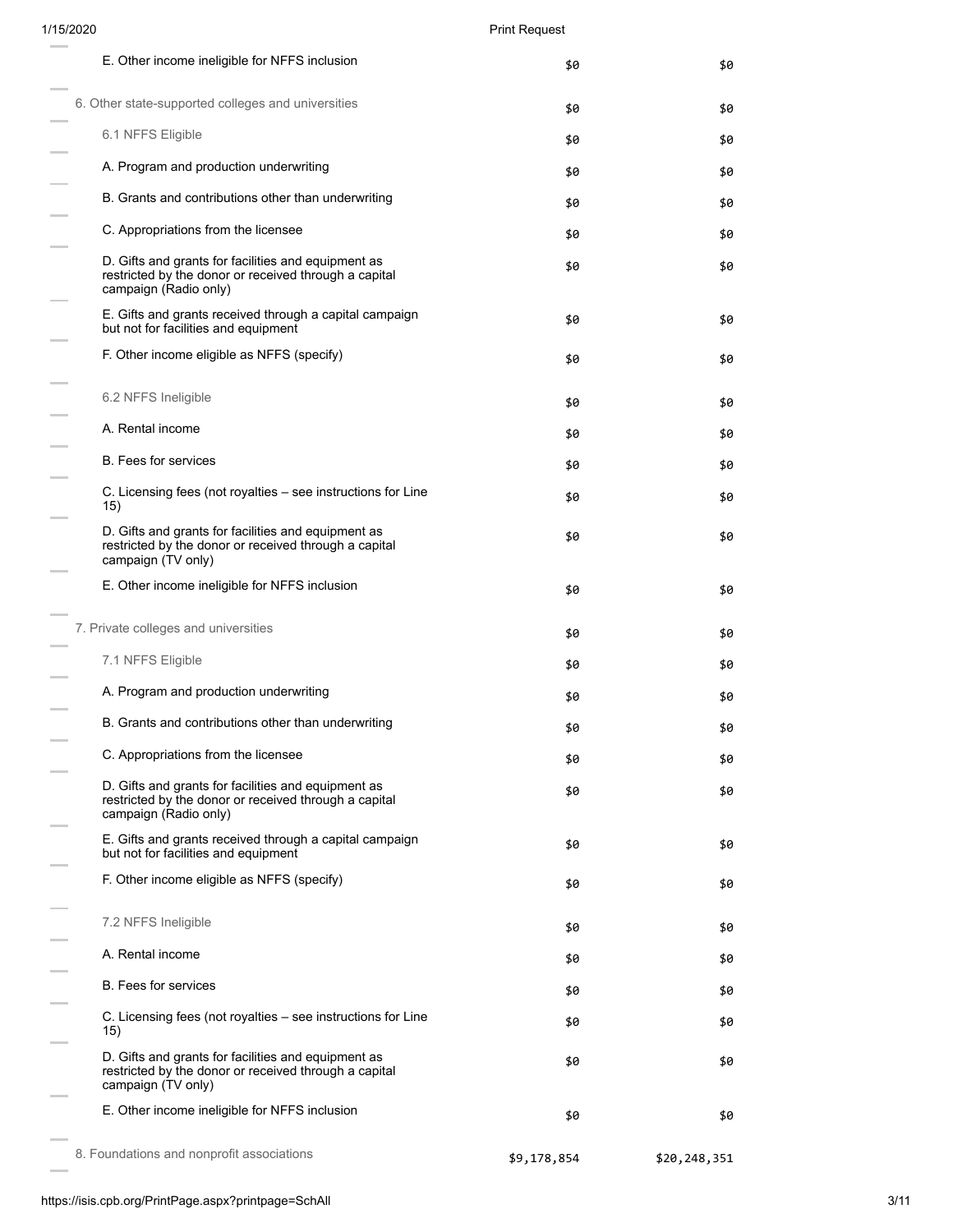| 1/15/2020 |                                                                                                                                       |                       | <b>Print Request</b> |              |
|-----------|---------------------------------------------------------------------------------------------------------------------------------------|-----------------------|----------------------|--------------|
|           | 8.1 NFFS Eligible                                                                                                                     |                       | \$9,178,854          | \$20,248,351 |
|           | A. Program and production underwriting                                                                                                |                       | \$5,101,429          | \$6,113,625  |
|           | B. Grants and contributions other than underwriting                                                                                   |                       | \$4,077,425          | \$14,134,726 |
|           | C. Gifts and grants for facilities and equipment as<br>restricted by the donor or received through a capital<br>campaign (Radio only) |                       | \$0                  | \$0          |
|           | D. Gifts and grants received through a capital campaign<br>but not for facilities and equipment                                       |                       | \$0                  | \$0          |
|           | E. Other income eligible as NFFS (specify)                                                                                            |                       | \$0                  | \$0          |
|           | 8.2 NFFS Ineligible                                                                                                                   |                       | \$0                  | \$0          |
|           | A. Rental income                                                                                                                      |                       | \$0                  | \$0          |
|           | <b>B.</b> Fees for services                                                                                                           |                       | \$0                  | \$0          |
|           | C. Licensing fees (not royalties – see instructions for Line<br>15)                                                                   |                       | \$0                  | \$0          |
|           | D. Gifts and grants for facilities and equipment as<br>restricted by the donor or received through a capital<br>campaign (TV only)    |                       | \$0                  | \$0          |
|           | E. Other income ineligible for NFFS inclusion                                                                                         |                       | \$0                  | \$0          |
|           | 9. Business and Industry                                                                                                              |                       | \$7,728,556          | \$5,845,537  |
|           | 9.1 NFFS Eligible                                                                                                                     |                       | \$6,302,696          | \$4,074,203  |
|           | A. Program and production underwriting                                                                                                |                       | \$6,060,762          | \$4,065,265  |
|           | B. Grants and contributions other than underwriting                                                                                   |                       | \$355,692            | \$344,555    |
|           | C. Gifts and grants for facilities and equipment as<br>restricted by the donor or received through a capital<br>campaign (Radio only) |                       | \$0                  | \$0          |
|           | D. Gifts and grants received through a capital campaign<br>but not for facilities and equipment                                       |                       | \$0                  | \$0          |
|           | E. Other income eligible as NFFS (specify)                                                                                            |                       | $$-113,758$          | $$-335,617$  |
|           | <b>Description</b><br>The New Yorker                                                                                                  | Amount<br>$$-335,617$ |                      |              |
|           | 9.2 NFFS Ineligible                                                                                                                   |                       | \$1,425,860          | \$1,771,334  |
|           | A. Rental income                                                                                                                      |                       | \$200                | \$0          |
|           | <b>B.</b> Fees for services                                                                                                           |                       | \$0                  | \$0          |
|           | C. Licensing fees (not royalties – see instructions for Line<br>15)                                                                   |                       | \$1,417,222          | \$1,755,283  |
|           | D. Gifts and grants for facilities and equipment as<br>restricted by the donor or received through a capital<br>campaign (TV only)    |                       | \$0                  | \$0          |
|           | E. Other income ineligible for NFFS inclusion                                                                                         |                       | \$8,438              | \$16,051     |
|           | <b>Description</b><br><b>Other Revenues</b>                                                                                           | Amount<br>\$16,051    |                      |              |
|           | 10. Memberships and subscriptions (net of membership bad<br>debt expense)                                                             |                       | \$27,066,437         | \$26,919,332 |
|           | 10.1 NFFS Exclusion – Fair market value of premiums<br>that are not of insubstantial value                                            |                       | \$0                  | \$0          |
|           | 10.2 NFFS Exclusion - All bad debt expenses from<br>NFFS eligible revenues including but not limited to                               |                       | \$237,254            | \$425,076    |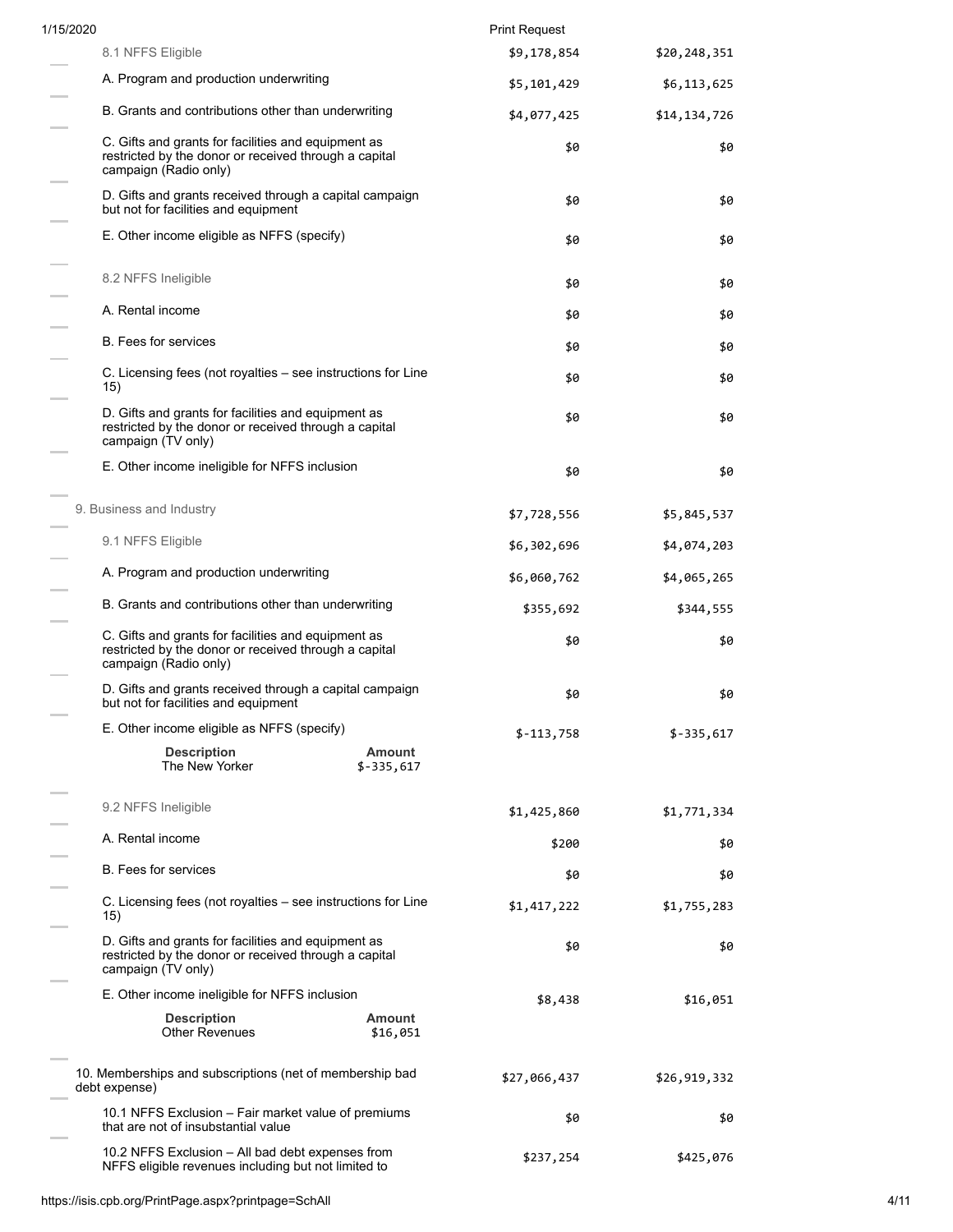| 1/15/2020 |                                                                                                                                                 |           |           | <b>Print Request</b> |              |
|-----------|-------------------------------------------------------------------------------------------------------------------------------------------------|-----------|-----------|----------------------|--------------|
|           | pledges, underwriting, and membership (unless netted                                                                                            |           |           |                      |              |
|           | elsewhere in Schedule A)                                                                                                                        | 2018 data | 2019 data |                      |              |
|           | 10.3 Total number of<br>contributors.                                                                                                           | 223,516   | 209,147   |                      |              |
|           | 11. Revenue from Friends groups less any revenue included<br>on line 10                                                                         |           |           | \$0                  | \$0          |
|           |                                                                                                                                                 | 2018 data | 2019 data |                      |              |
|           | 11.1 Total number of<br>Friends contributors.                                                                                                   | 0         | 0         |                      |              |
|           | 12. Subsidiaries and other activities unrelated to public<br>broadcasting (See instructions)                                                    |           |           | \$18,577,850         | \$10,884,183 |
|           | A. Nonprofit subsidiaries involved in telecommunications<br>activities                                                                          |           |           | \$0                  | \$0          |
|           | B. NFFS Ineligible – Nonprofit subsidiaries not involved in<br>telecommunications activities                                                    |           |           | \$0                  | \$0          |
|           | C. NFFS Ineligible - For-profit subsidiaries regardless of<br>the nature of its activities                                                      |           |           | \$0                  | \$0          |
|           | D. NFFS Ineligible – Other activities unrelated to public<br>brodcasting                                                                        |           |           | \$18,577,850         | \$10,884,183 |
|           | <b>Form of Revenue</b>                                                                                                                          |           |           | 2018 data            | 2019 data    |
|           | 13. Auction revenue (see instructions for Line 13)                                                                                              |           |           | \$0                  | \$0          |
|           | A. Gross auction revenue                                                                                                                        |           |           | \$0                  | \$0          |
|           | <b>B.</b> Direct auction expenses                                                                                                               |           |           | \$0                  | \$0          |
|           | 14. Special fundraising activities (see instructions for Line 14)                                                                               |           |           | \$1,204,776          | \$1,044,551  |
|           | A. Gross special fundraising revenues                                                                                                           |           |           | \$1,204,776          | \$1,044,551  |
|           | B. Direct special fundraising expenses                                                                                                          |           |           | \$0                  | \$0          |
|           | 15. Passive income                                                                                                                              |           |           | \$537,785            | \$607,633    |
|           | A. Interest and dividends (other than on endowment<br>funds)                                                                                    |           |           | \$537,785            | \$607,633    |
|           | <b>B.</b> Royalties                                                                                                                             |           |           | \$0                  | \$0          |
|           | C. PBS or NPR pass-through copyright royalties                                                                                                  |           |           | \$0                  | \$0          |
| funds)    | 16. Gains and losses on investments, charitable trusts and gift<br>annuities and sale of other assets (other than endowment                     |           |           | \$2,466,802          | \$345,396    |
|           | A. Gains from sales of property and equipment (do not<br>report losses)                                                                         |           |           | \$0                  | \$0          |
|           | B. Realized gains/losses on investments (other than<br>endowment funds)                                                                         |           |           | \$480,469            | $$-822,561$  |
|           | C. Unrealized gains/losses on investments and actuarial<br>gains/losses on charitable trusts and gift annuities (other<br>than endowment funds) |           |           | \$1,986,333          | \$1,167,957  |
|           | 17. Endowment revenue                                                                                                                           |           |           | \$509,213            | \$7,811      |
|           | A. Contributions to endowment principal                                                                                                         |           |           | \$500,000            | \$0          |
|           | B. Interest and dividends on endowment funds                                                                                                    |           |           | \$9,213              | \$7,811      |
|           | C. Realized net investment gains and losses on<br>endowment funds (if this is a negative amount, add a<br>hyphen, e.g., "-1,765")               |           |           | \$0                  | \$0          |
|           | D. Unrealized net investment gains and losses on<br>endowment funds (if this is a negative amount, add a<br>hyphen, e.g., "-1,765")             |           |           | \$0                  | \$0          |

18. Capital fund contributions from individuals (see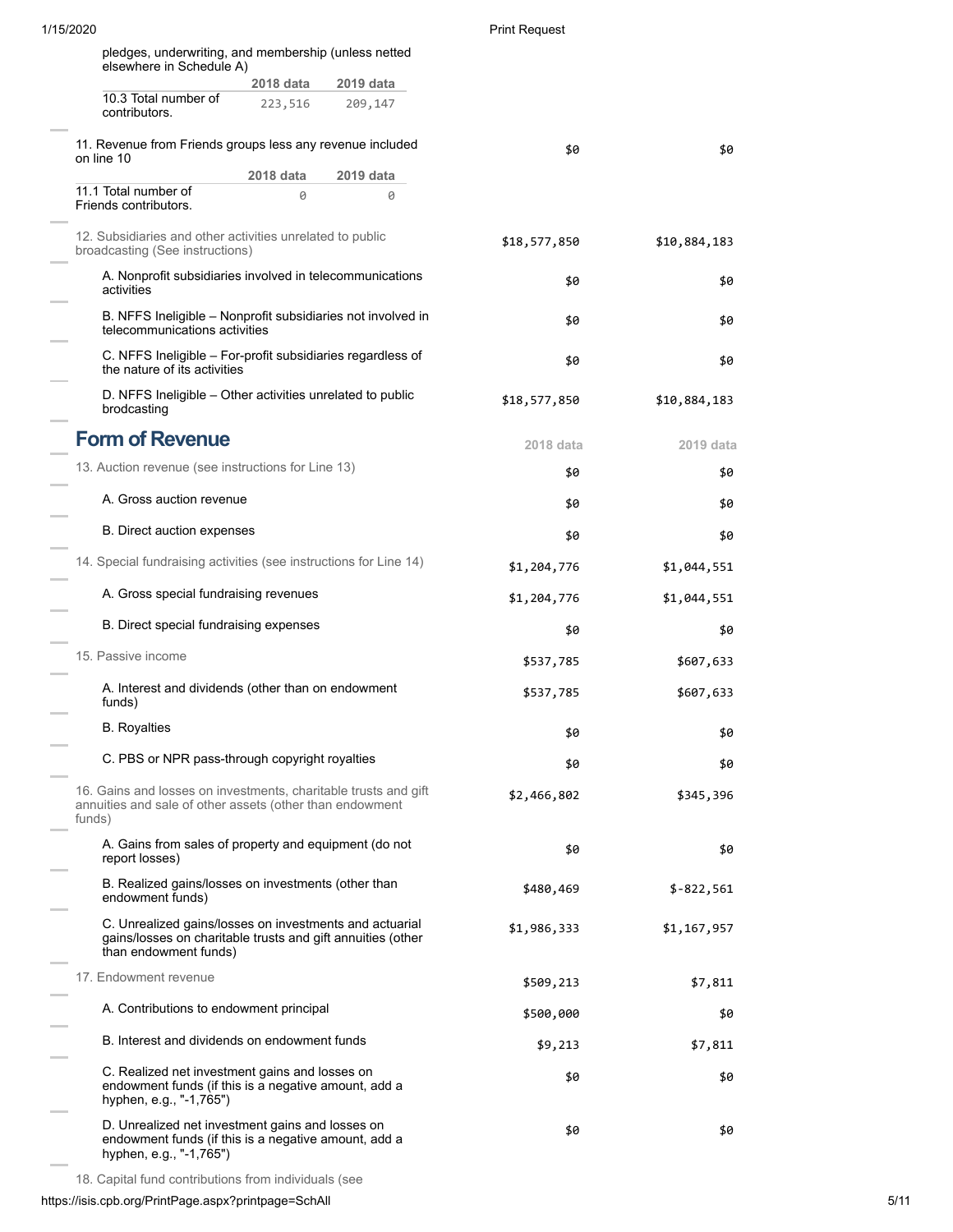| 1/15/2020                                                                                                                                                    |                                                         | <b>Print Request</b> |              |
|--------------------------------------------------------------------------------------------------------------------------------------------------------------|---------------------------------------------------------|----------------------|--------------|
| instructions)                                                                                                                                                |                                                         | \$0                  | \$0          |
| A. Facilities and equipment (except funds received from<br>federal or public broadcasting sources)                                                           |                                                         | \$0                  | \$0          |
| <b>B.</b> Other                                                                                                                                              |                                                         | \$0                  | \$0          |
| 19. Gifts and bequests from major individual donors<br>2018 data                                                                                             | 2019 data                                               | \$18,717,976         | \$11,878,985 |
| 19.1 Total number of<br>3,239<br>major individual donors                                                                                                     | 3,022                                                   |                      |              |
| 20. Other Direct Revenue                                                                                                                                     |                                                         | \$991,875            | \$1,066,784  |
| <b>Description</b><br>Revenues Non-Broadcasting<br><b>Ticket Sales</b><br>Rental Income<br>Royalties                                                         | Amount<br>\$82,278<br>\$811,544<br>\$169,214<br>\$3,748 |                      |              |
|                                                                                                                                                              |                                                         |                      |              |
| Line 21. Proceeds from the FCC Spectrum Incentive Auction,<br>interest and dividends earned on these funds, channel<br>sharing revenues, and spectrum leases |                                                         | \$0                  | \$0          |
| A. Proceeds from sale in spectrum auction                                                                                                                    |                                                         | \$0                  | \$0          |
| B. Interest and dividends earned on spectrum auction<br>related revenue                                                                                      |                                                         | \$0                  | \$0          |
| C. Payments from spectrum auction speculators                                                                                                                |                                                         | \$0                  | \$0          |
| D. Channel sharing and spectrum leases revenues                                                                                                              |                                                         | \$0                  | \$0          |
| E. Spectrum repacking funds                                                                                                                                  |                                                         | \$0                  | \$0          |
| 22. Total Revenue (Sum of lines 1 through 12, 13.A, 14.A, and<br>15 through 21)                                                                              |                                                         | \$96,514,264         | \$86,954,463 |
| Click here to view all NFFS Eligible revenue on Lines 3<br>through 9.                                                                                        |                                                         |                      |              |
| Click here to view all NFFS Ineligible revenue on Lines 3<br>through 9.                                                                                      |                                                         |                      |              |
| <b>Adjustments to Revenue</b>                                                                                                                                |                                                         | 2018 data            | 2019 data    |
| 23. Federal revenue from line 1.                                                                                                                             |                                                         | \$85,000             | \$75,000     |
| 24. Public broadcasting revenue from line 2.                                                                                                                 |                                                         | \$7,961,141          | \$7,526,958  |
| 25. Capital funds exclusion—TV (3.2D, 4.2D, 5.2D, 6.2D,<br>7.2D, 8.2D, 9.2D, 18A)                                                                            |                                                         | \$0                  | \$0          |
| 26. Revenue on line 20 not meeting the source, form,<br>purpose, or recipient criteria                                                                       |                                                         | \$991,875            | \$0          |
| 27. Other automatic subtractions from total revenue                                                                                                          |                                                         | \$22,707,766         | \$13,425,989 |
| A. Auction expenses – limited to the lesser of lines 13a or<br>13 <sub>b</sub>                                                                               |                                                         | \$0                  | \$0          |
| B. Special fundraising event expenses – limited to the<br>lesser of lines 14a or 14b                                                                         |                                                         | \$0                  | \$0          |
| C. Gains from sales of property and equipment – line 16a                                                                                                     |                                                         | \$0                  | \$0          |
| D. Realized gains/losses on investments (other than<br>endowment funds) - line 16b                                                                           |                                                         | \$480,469            | $$-822,561$  |
| E. Unrealized investment and actuarial gains/losses<br>(other than endowment funds) – line 16c                                                               |                                                         | \$1,986,333          | \$1,167,957  |
| F. Realized and unrealized net investment gains/losses<br>on endowment funds - line 17c, line 17d                                                            |                                                         | \$0                  | \$0          |
| G. Rental income (3.2A, 4.2A, 5.2A, 6.2A, 7.2A, 8.2A,<br>9.2A)                                                                                               |                                                         | \$200                | \$0          |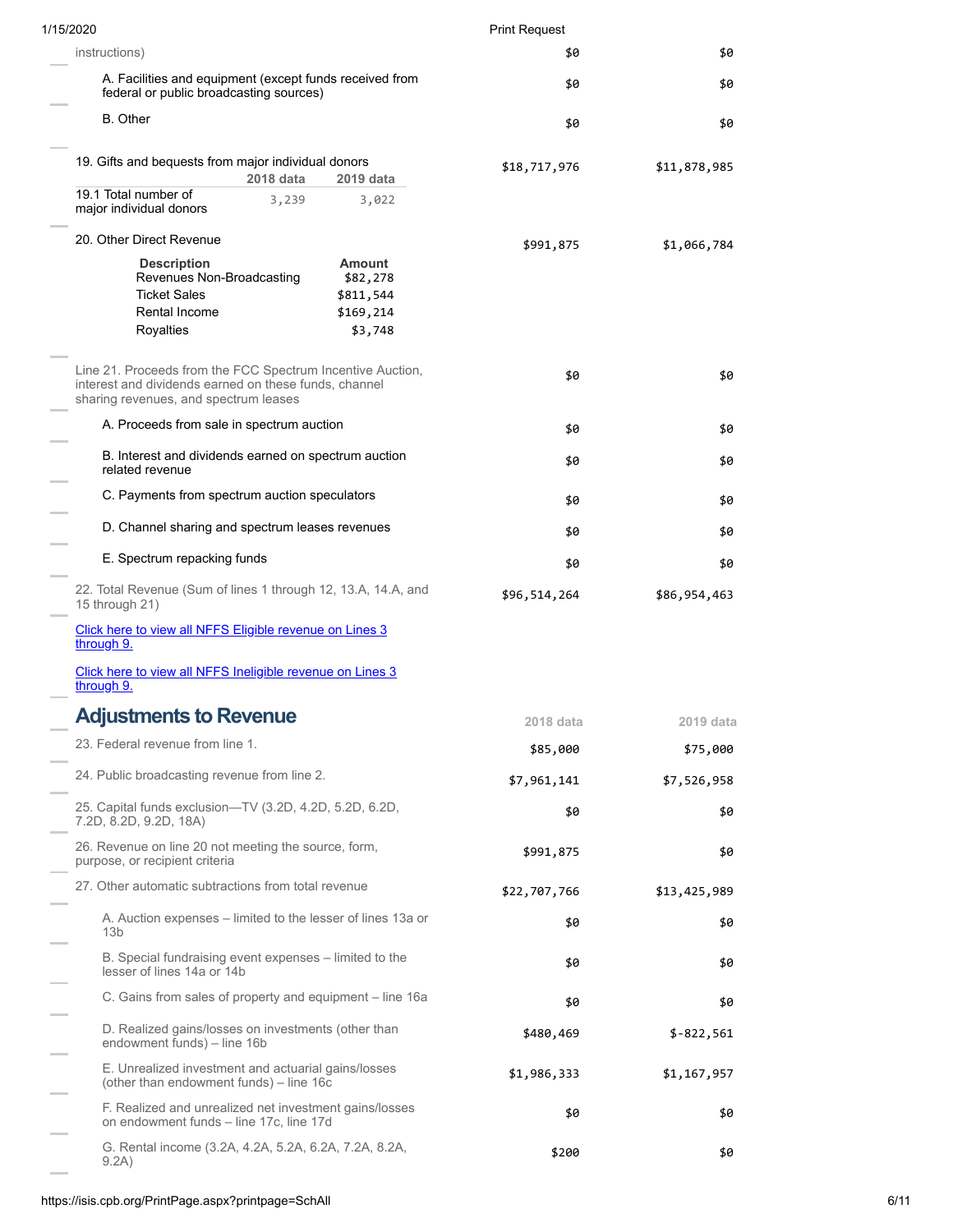| 1/15/2020                                                                         |                                                                                                                            |                                                               | <b>Print Request</b>              |     |              |
|-----------------------------------------------------------------------------------|----------------------------------------------------------------------------------------------------------------------------|---------------------------------------------------------------|-----------------------------------|-----|--------------|
| 9.2B)                                                                             | H. Fees for services (3.2B, 4.2B, 5.2B, 6.2B, 7.2B, 8.2B,                                                                  |                                                               | \$0                               |     | \$0          |
| 9.2C)                                                                             | I. Licensing Fees (3.2C, 4.2C, 5.2C, 6.2C, 7.2C, 8.2C,                                                                     |                                                               | \$1,417,222                       |     | \$1,755,283  |
| $6.2E$ , $7.2E$ , $8.2E$ , $9.2E$ )                                               | J. Other revenue ineligible as NFFS (3.2E, 4.2E, 5.2E,                                                                     |                                                               | \$8,438                           |     | \$16,051     |
|                                                                                   | K. FMV of high-end premiums (Line 10.1)                                                                                    |                                                               | \$0                               |     | \$0          |
| membership (Line 10.2)                                                            | L. All bad debt expenses from NFFS eligible revenues<br>including but not limited to pledges, underwriting, and            |                                                               | \$237,254                         |     | \$425,076    |
|                                                                                   | M. Revenue from subsidiaries and other activities<br>ineligible as NFFS (12.B, 12.C, 12.D)                                 |                                                               | \$18,577,850                      |     | \$10,884,183 |
| from line 21.                                                                     | N. Proceeds from spectrum auction and related revenues                                                                     |                                                               | \$0                               |     | \$0          |
| Nonfederal Financial Support)                                                     | 28. Total Direct Nonfederal Financial Support (Line 22 less<br>Lines 23 through 27). (Forwards to line 1 of the Summary of |                                                               | \$64,768,482                      |     | \$65,926,516 |
| Comments                                                                          |                                                                                                                            |                                                               |                                   |     |              |
| Comment<br><b>Schedule B WorkSheet</b><br><b>WNYC-FM (1527)</b><br>New York, NY   | Name                                                                                                                       | Date                                                          | <b>Status</b>                     |     |              |
| Comments                                                                          |                                                                                                                            |                                                               |                                   |     |              |
| Comment<br><b>Occupancy List</b><br><b>WNYC-FM (1527)</b><br>New York, NY         | <b>Name</b>                                                                                                                | Date                                                          | <b>Status</b>                     |     |              |
| <b>Schedule B Totals</b><br><b>WNYC-FM (1527)</b><br>New York, NY                 |                                                                                                                            |                                                               | <b>Type of Occupancy Location</b> |     | Value        |
|                                                                                   |                                                                                                                            |                                                               | 2018 data                         |     | 2019 data    |
|                                                                                   | 1. Total support activity benefiting station                                                                               |                                                               | \$                                |     | \$0          |
| 2. Occupancy value                                                                |                                                                                                                            |                                                               |                                   |     | \$0          |
|                                                                                   | 3. Deductions: Fees paid to the licensee for overhead<br>recovery, assessment, etc.                                        |                                                               | \$                                |     | \$0          |
|                                                                                   | of revenue reported in financial statements.                                                                               | 4. Deductions: Support shown on lines 1 and 2 in excess       | \$                                |     | \$0          |
|                                                                                   | of the Summary of Nonfederal Financial Support)                                                                            | 5. Total Indirect Administrative Support (Forwards to Line 2  | \$                                |     | \$0          |
|                                                                                   |                                                                                                                            | 6. Please enter an institutional type code for your licensee. |                                   |     |              |
| Comments<br>Comment<br><b>Schedule C</b><br><b>WNYC-FM (1527)</b><br>New York, NY | Name                                                                                                                       | Date                                                          | <b>Status</b>                     |     |              |
|                                                                                   |                                                                                                                            |                                                               | Donor                             |     |              |
|                                                                                   |                                                                                                                            |                                                               | Code<br>2018 data                 |     | 2019 data    |
|                                                                                   | 1. PROFESSIONAL SERVICES (must be eligible as NFFS)                                                                        |                                                               | \$1,869,436                       |     | \$111,440    |
| A. Legal                                                                          |                                                                                                                            | BS                                                            | \$509,436                         | BS. | \$111,440    |
| B. Accounting and/or auditing                                                     |                                                                                                                            |                                                               | \$0                               |     | \$0          |
| C. Engineering                                                                    |                                                                                                                            |                                                               | \$0                               |     | \$0          |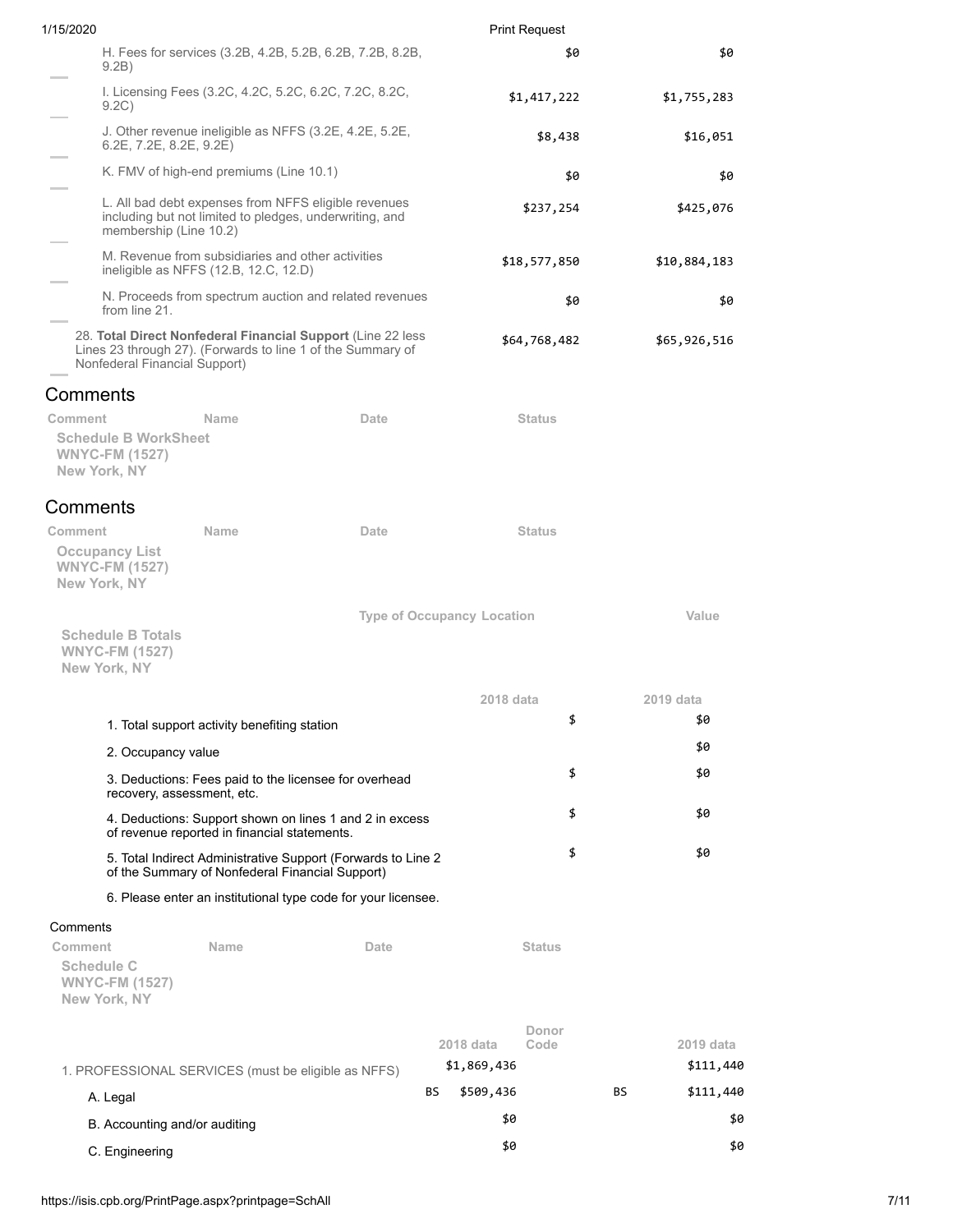|                                                                                                                                                                                                 | 2018 data       | Donor<br>Code | 2019 data |
|-------------------------------------------------------------------------------------------------------------------------------------------------------------------------------------------------|-----------------|---------------|-----------|
| D. Other professionals (see specific line item instructions<br>in Guidelines before completing)                                                                                                 | BS \$1,360,000  |               | \$0       |
| 2. GENERAL OPERATIONAL SERVICES (must be eligible as<br>NFFS)                                                                                                                                   | \$10,000        |               | \$0       |
| A. Annual rental value of space (studios, offices, or tower<br>facilities)                                                                                                                      | SU<br>\$10,000  |               | \$0       |
| B. Annual value of land used for locating a station-owned<br>transmission tower                                                                                                                 | \$0             |               | \$0       |
| C. Station operating expenses                                                                                                                                                                   | \$0             |               | \$0       |
| D. Other (see specific line item instructions in Guidelines<br>before completing)                                                                                                               | \$0             |               | \$0       |
| 3. OTHER SERVICES (must be eligible as NFFS)                                                                                                                                                    | \$774,385       |               | \$472,170 |
| A. ITV or educational radio                                                                                                                                                                     | \$0             |               | \$0       |
| B. State public broadcasting agencies (APBC, FL-DOE,<br>eTech Ohio)                                                                                                                             | \$0             |               | \$0       |
| C. Local advertising                                                                                                                                                                            | \$0             |               | \$0       |
| D. National advertising                                                                                                                                                                         | \$774,385<br>OТ | 0T            | \$472,170 |
| 4. Total in-kind contributions - services and other assets<br>eligible as NFFS (sum of lines 1 through 3), forwards to Line<br>3a. of the Summary of Nonfederal Financial Support               | \$2,653,821     |               | \$583,610 |
| 5. IN-KIND CONTRIBUTIONS INELIGIBLE AS NFFS                                                                                                                                                     | \$210,825       |               | \$386,752 |
| A. Compact discs, records, tapes and cassettes                                                                                                                                                  | \$0             |               | \$0       |
| <b>B.</b> Exchange transactions                                                                                                                                                                 | \$0             |               | \$0       |
| C. Federal or public broadcasting sources                                                                                                                                                       | \$0             |               | \$0       |
| D. Fundraising related activities                                                                                                                                                               | \$210,825<br>BS | BS            | \$386,752 |
| E. ITV or educational radio outside the allowable scope of<br>approved activities                                                                                                               | \$0             |               | \$0       |
| F. Local productions                                                                                                                                                                            | \$0             |               | \$0       |
| G. Program supplements                                                                                                                                                                          | \$0             |               | \$0       |
| H. Programs that are nationally distributed                                                                                                                                                     | \$0             |               | \$0       |
| I. Promotional items                                                                                                                                                                            | \$0             |               | \$0       |
| J. Regional organization allocations of program services                                                                                                                                        | \$0             |               | \$0       |
| K. State PB agency allocations other than those allowed<br>on line $3(b)$                                                                                                                       | \$0             |               | \$0       |
| L. Services that would not need to be purchased if not<br>donated                                                                                                                               | \$0             |               | \$0       |
| M. Other                                                                                                                                                                                        | \$0             |               | \$0       |
| 6. Total in-kind contributions - services and other assets (line 4<br>plus line 5), forwards to Schedule F, line 1c. Must agree with<br>in-kind contributions recognized as revenue in the AFS. | \$2,864,646     |               | \$970,362 |
| Comments                                                                                                                                                                                        |                 |               |           |
| Comment<br>Name<br>Date                                                                                                                                                                         |                 | Status        |           |
| Schedule D<br><b>WNYC-FM (1527)</b><br>New York, NY                                                                                                                                             |                 |               |           |
|                                                                                                                                                                                                 | 2018 data       | Donor<br>Code | 2019 data |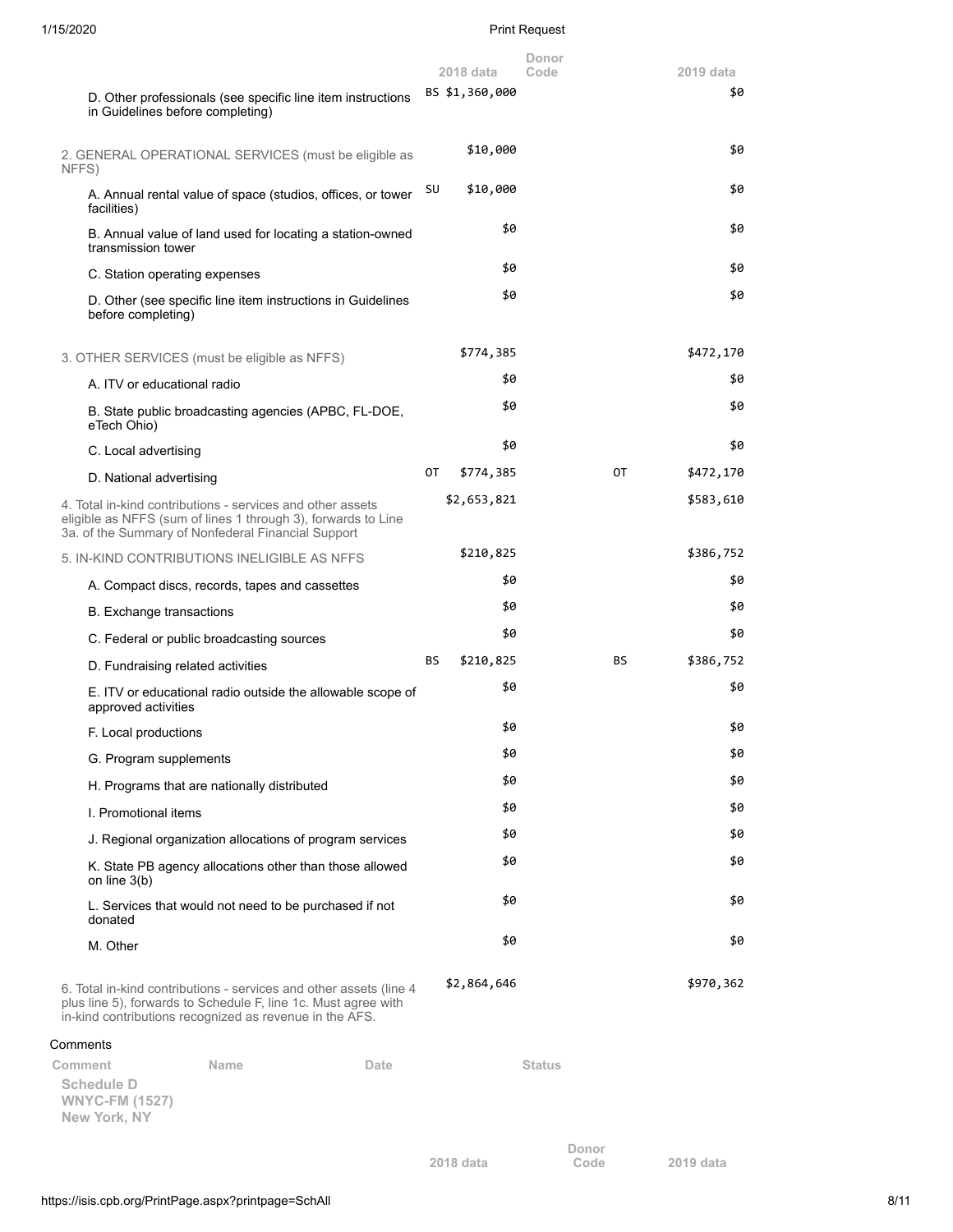**Donor**

|                                                                                                                                                                                               | 2018 data | Code | 2019 data |
|-----------------------------------------------------------------------------------------------------------------------------------------------------------------------------------------------|-----------|------|-----------|
| 1. Land (must be eligible as NFFS)                                                                                                                                                            | \$        |      | \$0       |
| 2. Building (must be eligible as NFFS)                                                                                                                                                        | \$        |      | \$0       |
| 3. Equipment (must be eligible as NFFS)                                                                                                                                                       | \$        |      | \$0       |
| 4. Vehicle(s) (must be eligible as NFFS)                                                                                                                                                      | \$        |      | \$0       |
| 5. Other (specify) (must be eligible as NFFS)                                                                                                                                                 | \$        |      | \$0       |
| 6. Total in-kind contributions - property and equipment eligible<br>as NFFS (sum of lines 1 through 5), forwards to Line 3b. of the<br>Summary of Nonfederal Financial Support                | \$        |      | \$0       |
| 7. IN-KIND CONTRIBUTIONS INELIGIBLE AS NFFS                                                                                                                                                   | \$        |      | \$0       |
| a) Exchange transactions                                                                                                                                                                      | \$        |      | \$0       |
| b) Federal or public broadcasting sources                                                                                                                                                     | \$        |      | \$0       |
| c) TV only—property and equipment that includes new<br>facilities (land and structures), expansion of existing<br>facilities and acquisition of new equipment                                 | \$        |      | \$0       |
| d) Other (specify)                                                                                                                                                                            | \$        |      | \$0       |
| 8. Total in-kind contributions - property and equipment (line 6)<br>plus line 7), forwards to Schedule F, line 1d. Must agree with<br>in-kind contributions recognized as revenue in the AFS. | \$        |      | \$0       |
| Comments                                                                                                                                                                                      |           |      |           |

| Comment                              | Name | Date | <b>Status</b> |
|--------------------------------------|------|------|---------------|
| Schedule E                           |      |      |               |
| <b>WNYC-FM (1527)</b><br>Nouvelle NV |      |      |               |

**New York, NY**

### **EXPENSES**

(Operating and non-operating)

| <b>PROGRAM SERVICES</b>              | 2018 data    | 2019 data    |
|--------------------------------------|--------------|--------------|
| 1. Programming and production        | \$59,996,003 | \$56,696,081 |
| A. Restricted Radio CSG              | \$884,212    | \$873,125    |
| <b>B. Unrestricted Radio CSG</b>     | \$2,486,782  | \$2,417,958  |
| C. Other CPB Funds                   | \$258,407    | \$100,000    |
| D. All non-CPB Funds                 | \$56,366,602 | \$53,304,998 |
| 2. Broadcasting and engineering      | \$6,224,235  | \$6,520,808  |
| A. Restricted Radio CSG              | \$0          | \$0          |
| <b>B. Unrestricted Radio CSG</b>     | \$0          | \$0          |
| C. Other CPB Funds                   | \$12,627     | \$0          |
| D. All non-CPB Funds                 | \$6,211,608  | \$6,520,808  |
| 3. Program information and promotion | \$5,002,062  | \$4,886,927  |
| A. Restricted Radio CSG              | \$0          | \$0          |
| <b>B. Unrestricted Radio CSG</b>     | \$0          | \$0          |
| C. Other CPB Funds                   | \$0          | \$0          |
| D. All non-CPB Funds                 | \$5,002,062  | \$4,886,927  |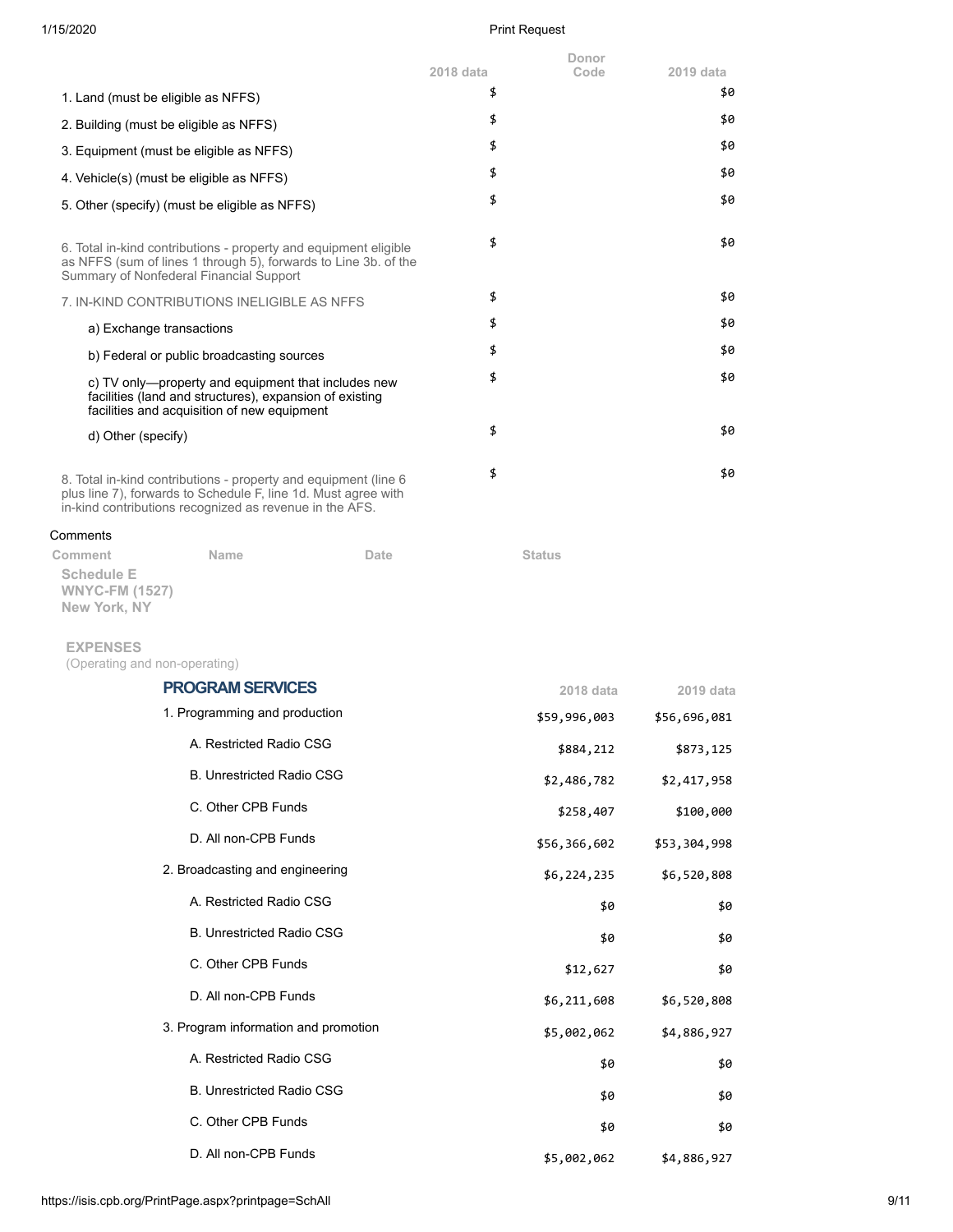| 10. Total expenses and investment in capital assets<br>(Sum of lines 8 and 9)                        | \$98,971,845             | \$94,522,359             |
|------------------------------------------------------------------------------------------------------|--------------------------|--------------------------|
| 9c. All other                                                                                        | \$111,986                | \$324,089                |
| 9b. Equipment                                                                                        | \$965,083                | \$523,294                |
| 9a. Land and buildings                                                                               | \$248,880                | \$17,335                 |
| 9. Total capital assets purchased or donated                                                         | \$1,325,949              | \$864,718                |
|                                                                                                      | 2018 data                | 2019 data                |
| <b>INVESTMENT IN CAPITAL ASSETS</b><br>Cost of capital assets purchased or donated                   |                          |                          |
| D. Total All non-CPB Funds (sum of Lines 1.D, 2.D,<br>3.D, 4.D, 5.D, 6.D, 7.D)                       | \$94,003,868             | \$90,266,558             |
| C. Total Other CPB Funds (sum of Lines 1.C, 2.C, 3.C,<br>4.C, 5.C, 6.C, 7.C)                         | \$271,034                | \$100,000                |
| B. Total Unrestricted Radio CSG (sum of Lines 1.B,<br>2.B, 3.B, 4.B, 5.B, 6.B, 7.B)                  | \$2,486,782              | \$2,417,958              |
| A. Total Restricted Radio CSG (sum of Lines 1.A, 2.A,<br>3.A, 4.A, 5.A, 6.A, 7.A)                    | \$884,212                | \$873,125                |
| 8. Total Expenses (sum of lines 1 to 7) must agree with<br>audited financial statements              | \$97,645,896             | \$93,657,641             |
| D. All non-CPB Funds                                                                                 | \$0                      | \$0                      |
| C. Other CPB Funds                                                                                   | \$0                      | \$0                      |
| <b>B. Unrestricted Radio CSG</b>                                                                     | \$0                      | \$0                      |
| A. Restricted Radio CSG                                                                              | \$0                      | \$0                      |
| 7. Depreciation and amortization (if not allocated to<br>functional categories in lines 1 through 6) | \$0                      | \$0                      |
| D. All non-CPB Funds                                                                                 | \$6,799,126              | \$5,729,180              |
| C. Other CPB Funds                                                                                   | \$0                      | \$0                      |
| <b>B. Unrestricted Radio CSG</b>                                                                     | \$0                      | \$0                      |
| A. Restricted Radio CSG                                                                              | \$0                      | \$0                      |
| 6. Underwriting and grant solicitation                                                               | \$6,799,126              | \$5,729,180              |
| D. All non-CPB Funds                                                                                 | \$10,201,907             | \$11,099,615             |
| C. Other CPB Funds                                                                                   | \$0                      | \$0                      |
| <b>B. Unrestricted Radio CSG</b>                                                                     | \$0                      | \$0                      |
| A. Restricted Radio CSG                                                                              | \$0                      | \$0                      |
| 5. Fund raising and membership development                                                           | \$10,201,907             | \$11,099,615             |
| D. All non-CPB Funds                                                                                 | \$9,422,563              | \$8,725,030              |
| C. Other CPB Funds                                                                                   | \$0                      | \$0                      |
| <b>B. Unrestricted Radio CSG</b>                                                                     | \$0                      | \$0                      |
| A. Restricted Radio CSG                                                                              | \$0                      | \$0                      |
| 4. Management and general                                                                            | 2018 data<br>\$9,422,563 | 2019 data<br>\$8,725,030 |
| <b>PROGRAM SERVICES</b><br><b>SUPPORT SERVICES</b>                                                   | 2018 data                | 2019 data                |
|                                                                                                      |                          |                          |